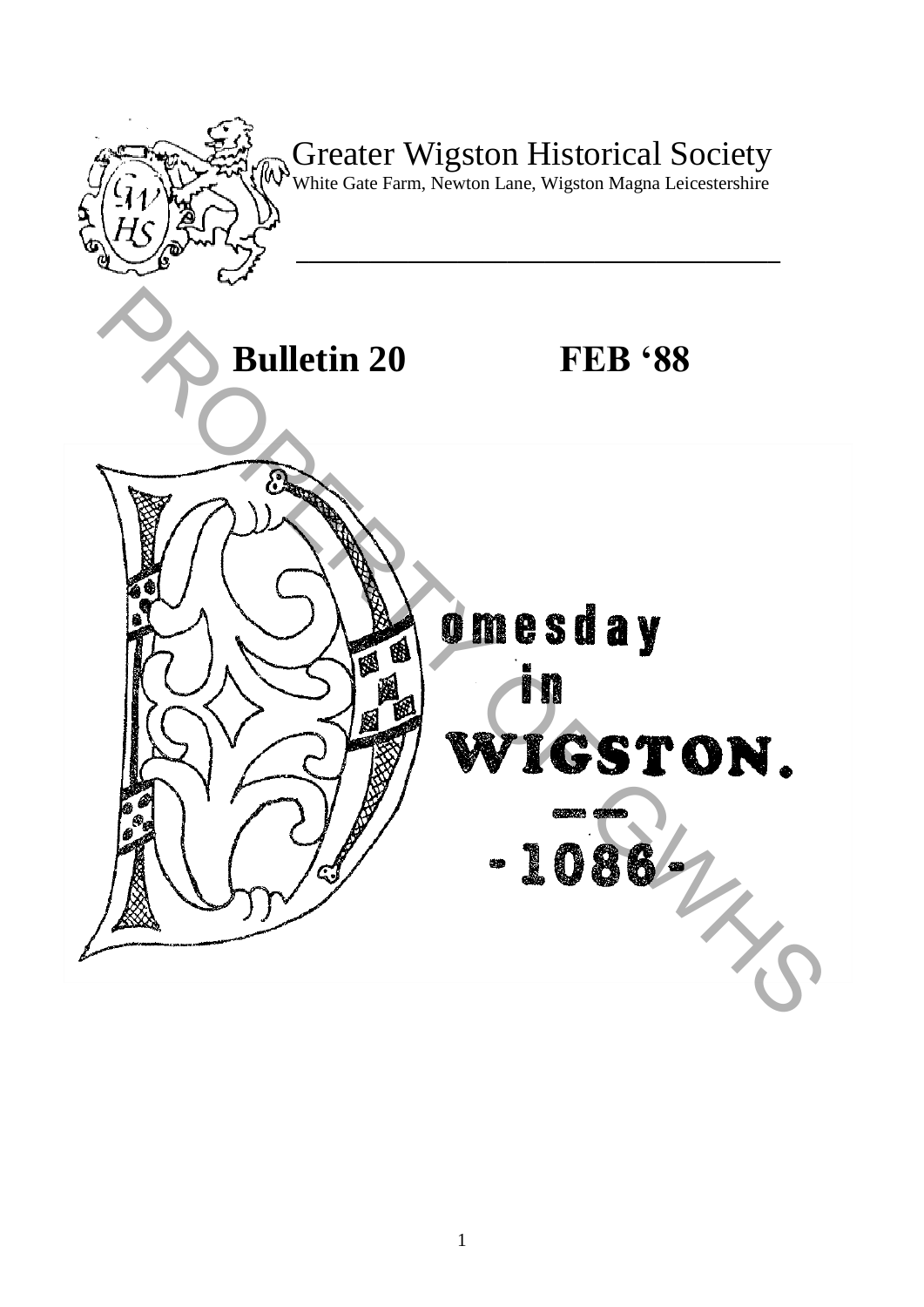#### NOTICES ... NOTICES ... NOTICES ... NOTICES ... NOTICES

#### Wednesday February 17<sup>th</sup> 1988

AGM Plus new set of slides of Bushloe End. Your help will be needed in writing a commentary to go with the slides.

Wednesday March 16<sup>th</sup> 1988 Combined Meeting with the Civic Society Good turn out please for this joint venture. 7.30pm Community Lounge, Guthlaxton C. C. next to the swimming baths.

Wednesday April 20<sup>th</sup> 1988 To be arranged Liberal Club

Wednesday May 18th 1988 Meet at the Museum at White Gate Farm. Last look at the collection as it is. Another chance to hear the old stories about bits and pieces of Wigston Past. 7.30pm

Wednesday June 15<sup>th</sup> 1988 To be arranged Outing

#### 

Please try to make the AGM in February. Thought needs to be given to how this Society can help raise money for the Bushloe End Appeal... Thinking Caps on please.

Some people from this Society have not yet joined the Friends of Wigston Framework Knitting Society!!!

Here is the most direct way that you can help. Single subscriptions for the year is  $£5$ . Family is £8 and OAP £3

An application form is enclosed in this bulletin. If you are already a member please pass the form onto a friend. Thank You

\*\*\*\*\*\*\*\*\*\*\*\*\*\*\*\*\*

The Bulletin is published three times per year. 1<sup>st</sup> February, June and October. Articles etc. to the Editor three clear weeks before please. Editor Ian Varey 2 Paget Court Paget Street Kibworth Leicestershire LE8 0HW

#### MEETING OCTOBER 21st 1987

About 24 members enjoyed a very interesting talk by Miss Julie Slawson on the history and etiquette of the Fan. From her large collection of fans going back to the early 1700's. Miss Slawson explained the origins and early history of what was for many years an essential item of dress.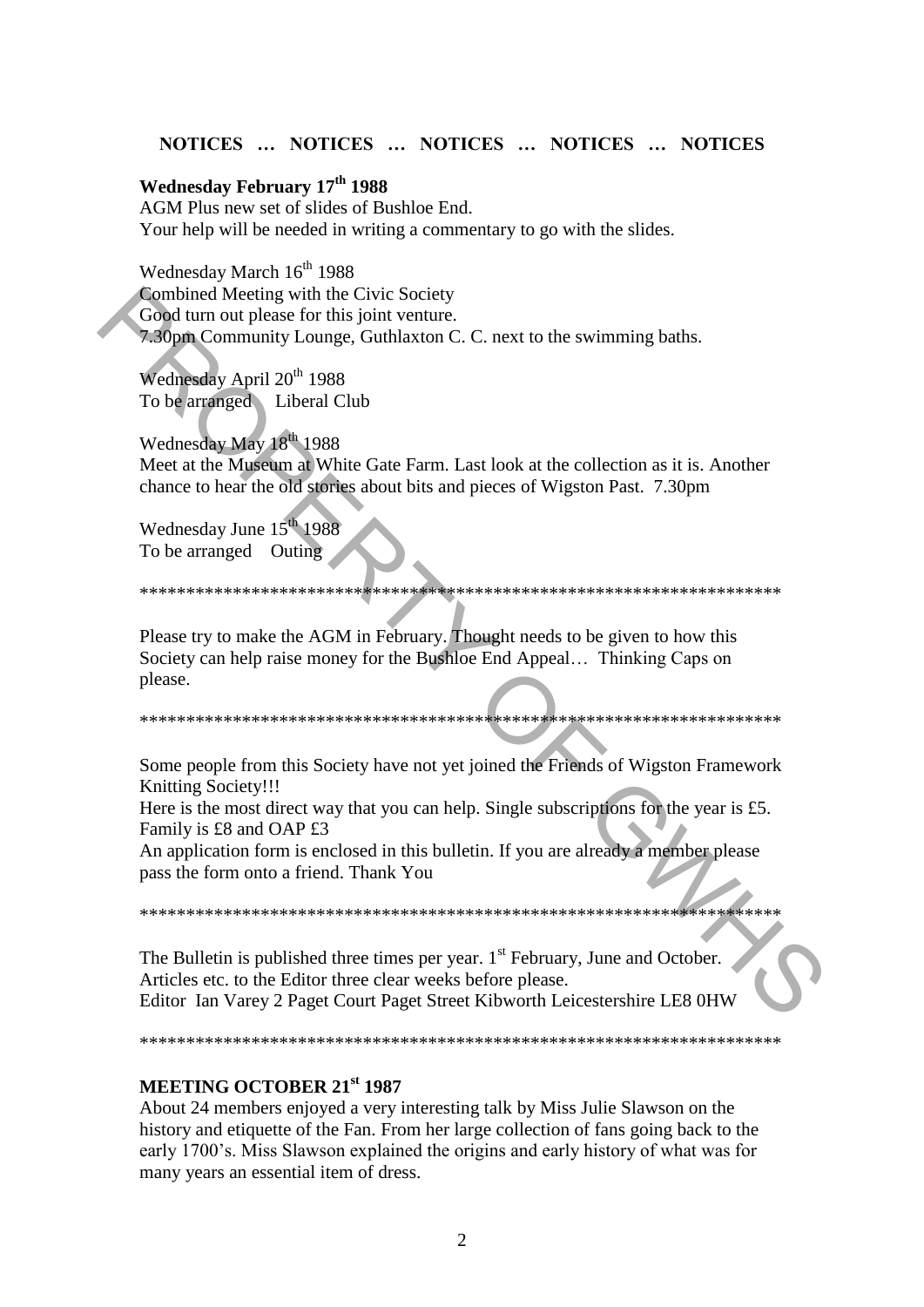She told us of the different techniques and materials used in making fans, from bone to ivory to modern day plastics: from lace to silk to paper: from hugely expensive fans to throw away free gifts from Harrods and the like.

After the talk people were invited to look at and handle the fans. Much comment and many questions were asked during this informal part of the evening.

After a sincere vote of thanks for a most fascinating evening the meeting closed at 9.30pm.

# MEETING NOVEMBER 20<sup>th</sup> 1987

This meeting was on a Friday and not our usual Wednesday. The other difference being that it was an open meeting to show Magic Lantern Slides with the hope of raising some money for the Bushloe End Appeal. Many Society members and some of the old faithful were present but in all a rather low turnout. The result was small profit of some £12 raised for the appeal.

## **MEETING DECEMBER 16th 1987**

This was the fourth Christmas Party and in fact our best turn out, 27 members. The main part of the evening was a Wigston Quiz. Question sheets were given out and then the slides were shown. They were a particularly obscure lot, but then there were a lot of very knowledgeable people present.

Before the answers and the prizes, we all enjoyed a marvellous buffet meal which had been prepared by Mavis and Maureen. Each year they seem to surpass themselves. Grateful thanks to them was expressed by all present.

The slides were then shown again with the answer given to the questions. A clear winner was then found, Mr Simon Carter. I will not embarrass anyone by mentioning other scores which ended with a well deserved Booby prize.

#### WHO WAS HUGH OF GRANDMESNIL?

Hugh inherited extensive estates in Calvados in 1040 and with his younger brother founded the Abbey of Saint Evroul in 1050, a house he continued to endow thereafter (eg from Leicestershire).

Exiled from Normandy, c. 1059, by Duke William for involvement in conventional baronial feuds, he was none the less recalled c. 1063 to help defend Normandy against Maine and Brittany and then to be made castellan of a Norman frontier castle, Neufmarche-en-Lions. In 1066 he was one of the assembled Norman magnets summoned to counsel William on the advisability of fighting for the English Crown. Hugh obviously voted "yes" and he fought courageously at Hastings. On King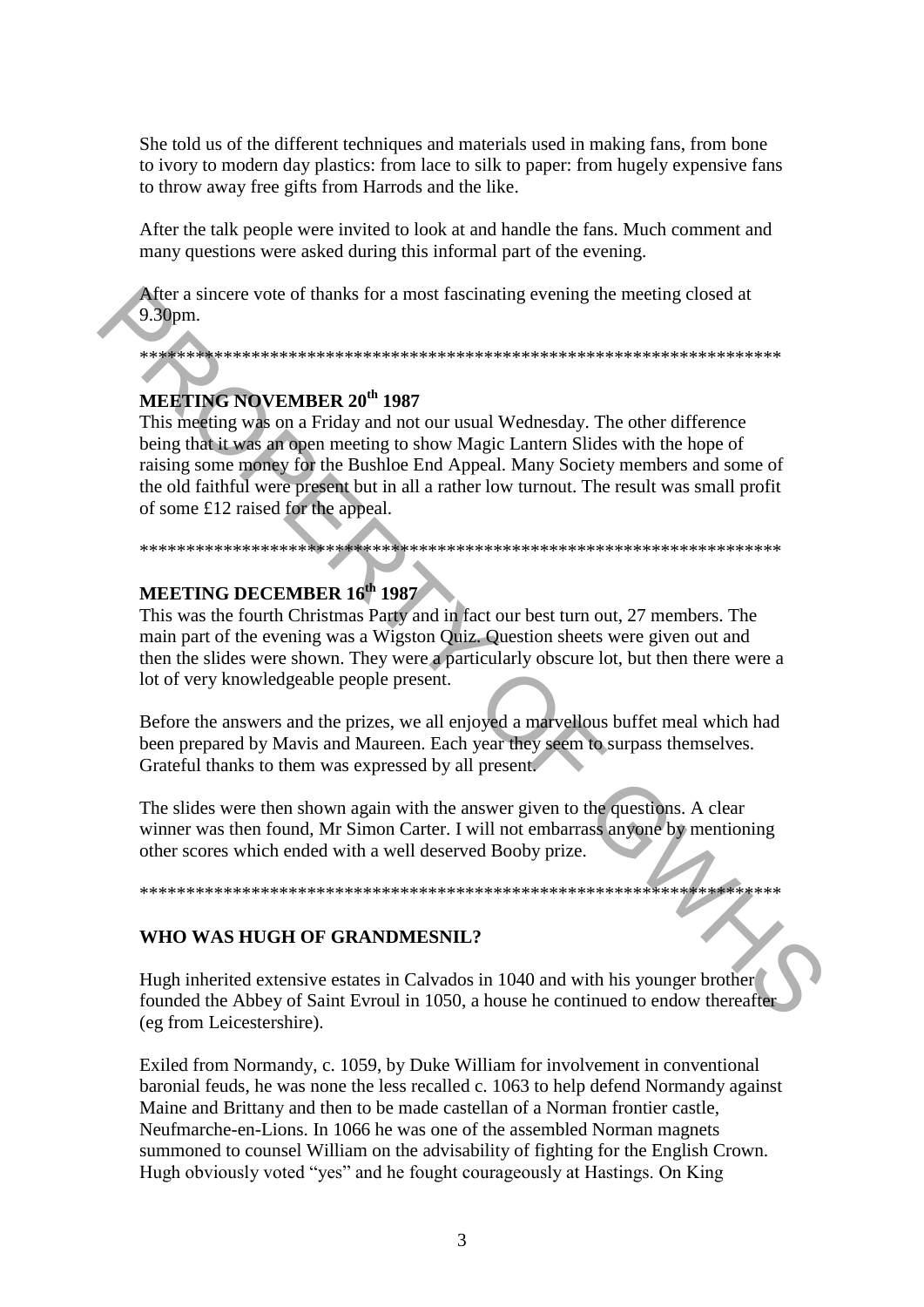William's brief return to Normandy in 1067, Hugh was given a key post, since by 1068 he was governing the people around and from Winchester at which lay the treasury and regalia of the Anglo/Saxon Kings.

When in 1068 William required help against Eadwine and Morkar, however, Hugh seems instead to have returned briefly to Normandy probably at the behest of the beautiful and – by implied chronicle report – his amorous wife Adeliza, who later appears holding land in Leicestershire, and who bore him ten children.

Unlike others guilty of similar absences, Hugh did not forfeit all his English estates. On the major territorial division of the realm amongst the leading Normans in 1070/71, however he was made Castellan not of Winchester (was this a demotion), but of Leicester and either or later sheriff of the county. Apart from this "honour" of Leicester, his Domesday estates were scattered over a number of shires.

In 1079/80, he acted as one of the leading conciliators following the estrangement in Normandy of William from his rebellious son Robert. Back in England, by 1088 Hugh is found supporting the rebellion of Bishop Odo of Bayeux at Rochester against William son Rufus, now king of England, by harrying both his own countrymen of Leicestershire (though presumably not his own estates ) and neighbouring Northamptonshire. It was a miscalculation: the English themselves widely supported William Rufus: though once again Hugh appears to have been forgiven. Landed Normans like Hugh, however, had to live their lives incessantly on two fronts. By 1090 his duchy estates were being threatened by Robert of Belleme (and eventually by Duke Robert of Normandy) and had therefore to be defended, a stand being taken at the castle of Courcey. Now an old man and no longer fit to fight, he nethereless negotiated with Duke Robert for the lifting of the siege of the castle which was eventually ended, ironically, with the arrival in Normandy for other reasons, of Duke Robert"s brother William Rufus. Widowed, probably in 1091, it was symptomatic of the cross-channel life led by men like Hugh that seven years later he is to be found back in England where, during his last illness he was received as a monk by the prior of Saint Evroul itself. Unike others guilty of similar absences. Hugh did not forfeit all his English estates.<br> **On the m**aior territorial division of the realm amongs the leading Normans in<br>
1070/71. however he was made Castellan not of Winches

He died on  $22<sup>nd</sup>$  February 1098. As in life so in death.... Packed in salt and sewn tightly into an oxhide shroud, his corpse was translated for burial back to the Abbey which he and his brother had founded. Orderic, the chronicler of Evroul, who wrote an epitaph for Hugh"s tomb, had good reason to eulogise him as an honourable lord, loyal to his friends, a valorous warrior-

"terrible to the foe", and as a generous benefactor of Saint Everoul. The views of the inhabitants of Leicester are not recorded,

by Charles Phythian-Adams

\*\*\*\*\*\*\*\*\*\*\*\*\*\*\*\*\*\*\*\*\*\*\*\*\*\*\*\*\*\*\*\*\*\*\*\*\*\*\*\*\*\*\*\*\*\*\*\*\*\*\*\*\*\*\*\*\*\*\*\*\*\*\*\*\*\*\*\*\*

The Survey

The most detailed account of the actual form the Domesday inquiry took is that of the Inquest of Ely, written shortly after 1086.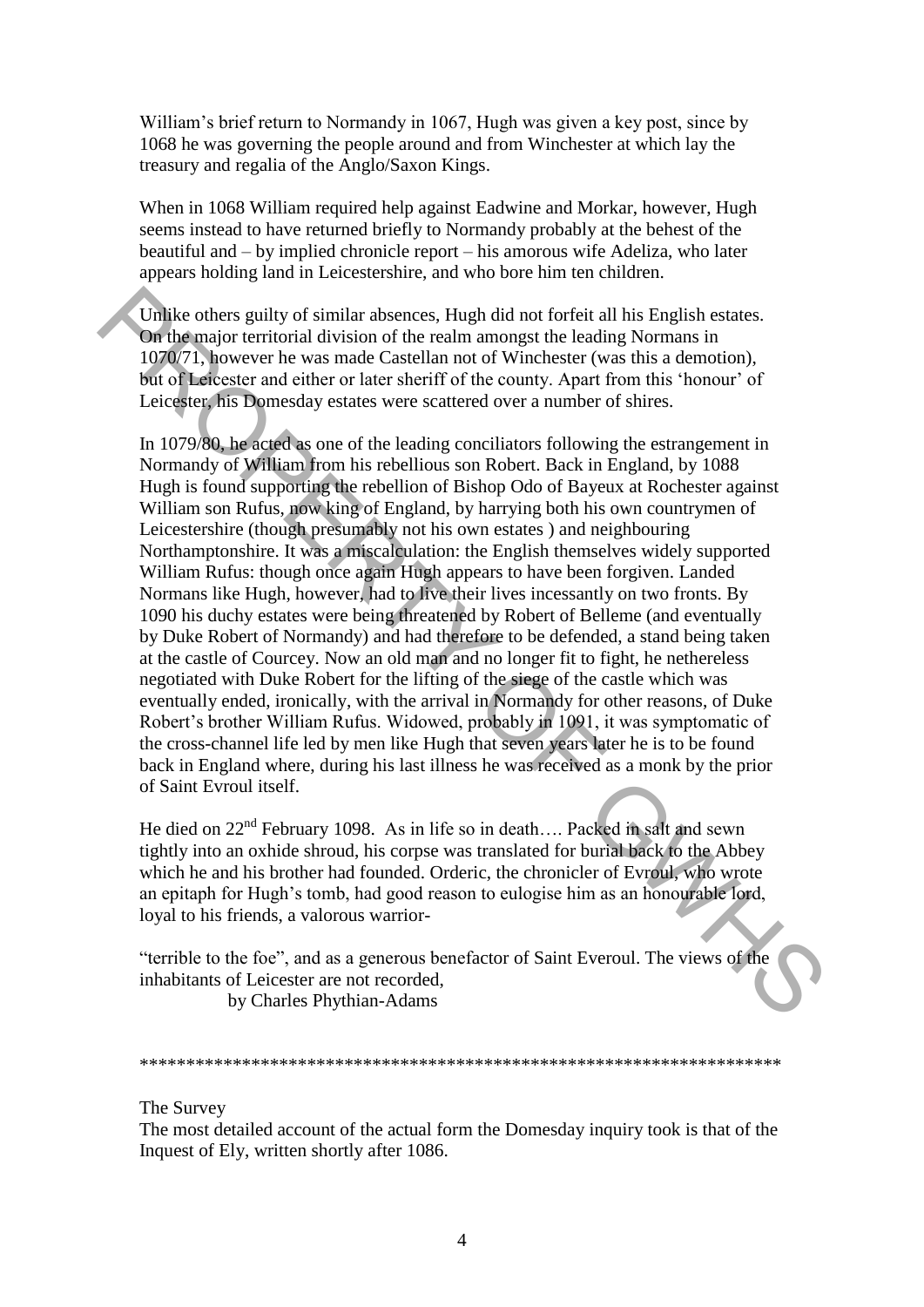These are the questions that were asked in every Town and Village.

"Were follows the inquiry concerning lands which the king"s barons made according to the oath of the sheriff of the shire and of all the barons and their Frenchmen, and of the whole Hundred Court – The priest, reeve and six villeins from each village

They inquired what the manor was called. Who held it in the time of King Edward (Tempore Regis Edward II or T R E that is before 1066), Who holds it now (1086) How many hides there are, How many ploughs in Demesne (the land of the Lord of the Manor) And how many belonged to the men (of the village) How many villeins How many Cottars How many Slaves How many Freemen How many Sokemen How much woodland How much pasture How many Mills How many fisheries How much had been added to or taken away from (the manor) What it used to be worth altogether What is it worth now And How much each freeman and sackman had and has All this to be recorded thrice: that is as it was in King Edward"s time, as it was when King William gave (the manor), and as it is now. Metrie 1066).<br>
Why many hides there are,<br>
Why many hides there are,<br>
How many belongth to the men (of the village)<br>
How many belongth to the men (of the village)<br>
How many Schemen<br>
How many Scheme<br>
How many Scheme<br>
How man

And it was also noted whether more could be taken from the manor, than is now being taken.

From these detail comments, the purpose of the 1086 survey becomes clear. It was to provide a reasonable precise record of the assets and taxable wealth of the King"s subjects which could be compared with extant subjects Anglo/Saxon records relating to assessment of liability for danegold.

The king clearly wished to extract as least as much tax as his predecessors had extracted for their Anglo/Danish subjects.

Wigston Domesday

Translation of the Domesday entry for Wigston is followed by a more detailed explanation, phrase by phrase.

*In Guthlaxton Wapentake Hugh of Grandmesnil holds Wigston from the King. 1 hide there and third part of 1 hide. Land for 16 poughs. Of this land one third part of 1 hide in lordship, 4 ploughs 2 male and 1 female slave. 32 villagers with a priest and 12 smallholders have 5 ploughs.*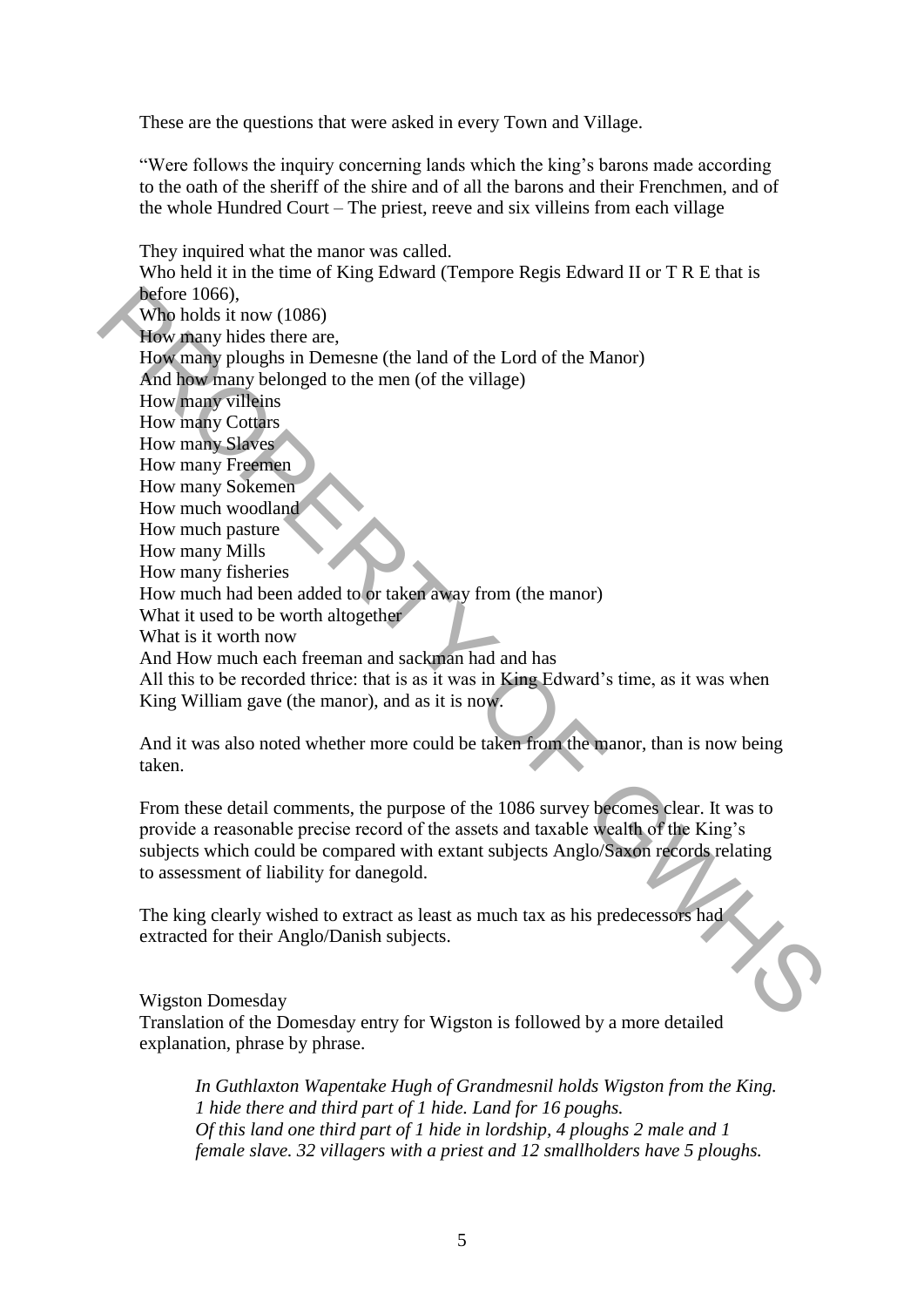*31 Freemen with 1 cleric, 2 men at arms and 4 frenchmen have eight ploughs. Meadow 50 acres. The value was and is £8. Earl Ralph held it.* 

#### **Hugh of Grandmesnil holds Wigston from the King**

One hide there and one third part of a hide

Over most of Leicestershire a Hide (Anglo/Saxon measurement) is equivalent to 18 carucatures and a carucate is approx. 120 acres.

Total land in Wigston … 2880 acres. This was very close to the size of the modern parish.

N.B.

- a) King"s land Wigston belonged to the crown to be given at will
- b) Land measured in A/S measurement even though it was in Danelaw.

#### **Land for 16 ploughs**

Carucate is the latinised form of ploughland ... approx 120 acres 16 x 120 = 1920 acres. Arable Land

Ie not all the land was under the plough. (it was by 1300)

## **Of this one third part is in Lordship**

The Lords land is called the Demesne. It was worked by slaves and by villeins who were obliged to work "x" days a week on the Lord"s Land. One third of the 16 ploughlands is about 640 acres. The Lord also own the rest of the lands not under the plough, granting rights to other tenants, eg forage, pasture, wood gathering etc. The Lord was by far the biggest land owner. **Example 10** and a carucate is approx. 120 acress.<br>
Total land in Wigiston ... 2880 acres. This was very close to the size of the modern<br>
parts)<br>
(a) Kang's land Wigiston belonged to the crown to be given at will<br>
b) Land

#### **Four Ploughs**

On the Lord"s 640 acres there were 4 ploughs. This implies enough oxen to pull them … at 8 to a team.

#### **Two Male and one Female Slave**

The Lord"s personnel property. Slavery was not common in Leicestershire or in Danelaw, and slaves are almost exclusively confined to Norman gentry.

#### **32 Villagers**

Old Word Villein … held land from the Lord on certain tight conditions. They were directly under the Lord"s jurisdiction and the Lord"s reeves saw to it that labour days and other days were complied with … they were bound to the manor, the lord owned the land. Each of the 32 was head of household.

#### **With a Priest**

One can conclude from this that some kind of church existed! The site is where the present AA Saints now stands.

#### **And 12 Smallholders**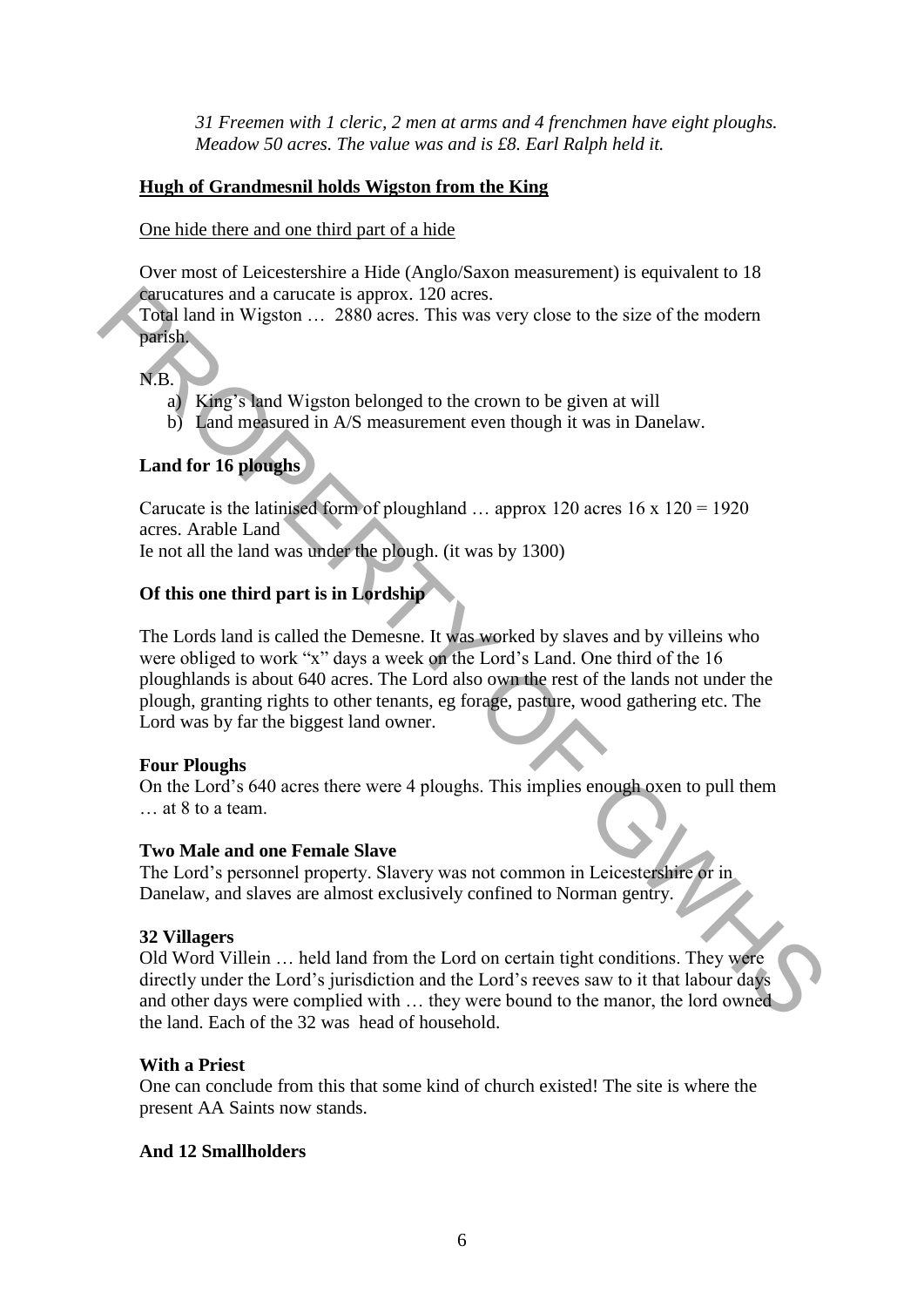The old word cottars … These farmed little more than allotments for there own needs, were obliged to fulfil all manorial duties of villeins. (ie villeins with a lot less land) They had time to hire themselves out as paid (may be in kind) workers. This is another prominent aspect of Midland Peasants life.

#### **Have 5 ploughs**

32 villages the priest and the 12 smallholders have 5 ploughs between them and the oxen to pull them.

# **31 Freemen**

They were not actually freemen … they were SOKEMEN. This class of people are very common in Leicestershire and may well represent the descendants of the original Danish settlers.

Sokemen were freemen in so much as they held their land by right and could buy and sell as they wished, but they still came under the legal and taxable rights of the Lord of the Manor. In the classic manor the lord owned all the land and had jurisdiction over all the people … rights of "Sic and Soc". In practice and especially in the Midlands, these rights were separable and so some men has sic rights .. Sokemen. This large group of families had a soc rights, had a profound effect on the development of Wigston, for they held some 40% of the land and were always strong enough to withstand pressure / change from the absentee ruling classes, right until the 18<sup>th</sup> century Enclosures Act. **31 Freemen**<br>
They were not actually freemen ... they were SOKEMEN. This class of people are<br>
very compone in Leieestershire and may well represent the descendants of the original<br>
Bouise settles:<br>
Sokenency were treemen

#### **With one cleric**

This is a fascinating piece of information … the cleric is not mentioned with the priest … he must be connected to the Sokemen who were concentrated in the present Saint Wistan"s church area. Two groups each with their own priest. One Village with twin centres almost certainly stemming from the time of the Danish settlement.

#### **Two men at arms and four Frenchmen**

These must represent ordinary soldiers / retainers of the new Norman masters who were given vacant holdings, they can not have been of a very high standing, and it is not clear if they were free or Stoke. Another possibility for at least some of them is as minor officials for the absent Lord.

#### **Have 8 ploughs**

This group have eight ploughs and the oxen to pull them.

#### **Meadows, 50 ac.**

Each holding usually had meadow rights attached to it. NB This is not a large amount and reflects how fe animals were kept over the winter.

The Value was £8 In common with the Domesday in the County not all the questions seem to have been asked or recorded. The value is from the time of King Edward.

Earl Ralph held it Last Saxon owner in the time of King Edward …. Ralph actually was a Norman in favour with Edward. What has not been recorded seem to be 'nil returns' ……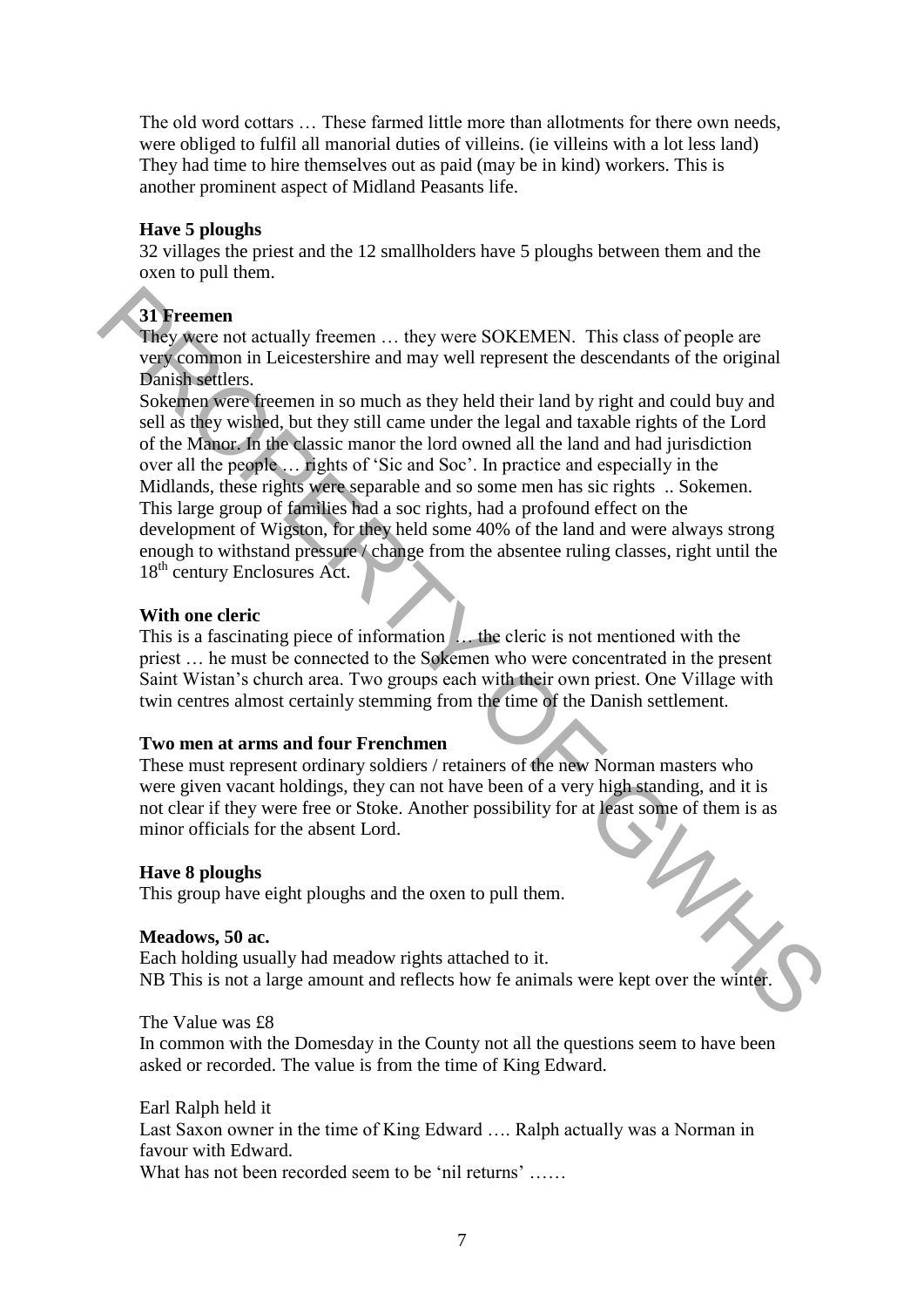No Woodland ..... waste areas not under the plough were what? No Mill ............Crow Mills not yet there No fisheries ...... Nothing seems to have been added or taken away. There is no thrice recording

Another entry for Wigston does exist .... Lands of the Countess Judith

Robert holds 2c of land less 2b in Oadby and Wigston from the Countess. There was One 1 and a half ploughs. Now one smallholder. The value was 2/-. **NOTE** 18 carucates  $= 1$  hide 4 virgates  $=$  1 carucate

2 Boyates  $=$  1 virgate

Wigston was a ide and a third ... or 96  $\frac{1}{2}$  virgates.

I.e. half virgate of Countess Judith's land was in Wigston.

## "FAIR AND MINI MARKET" To be held by All Saints Church In aid of the Wigston FWK Museum Appeal

SATURDAY 19<sup>th</sup> March 1988 10am to 1 pm

In Church Hall Opposite 42/44 Busloe End House and Workshop will also be open!

\*\*\*\*\*\*\*\*\* PLEASE SUPPORT THIS FUND RAISING VENTURE \*\*\*\*\*\*\*\*\* MARIO